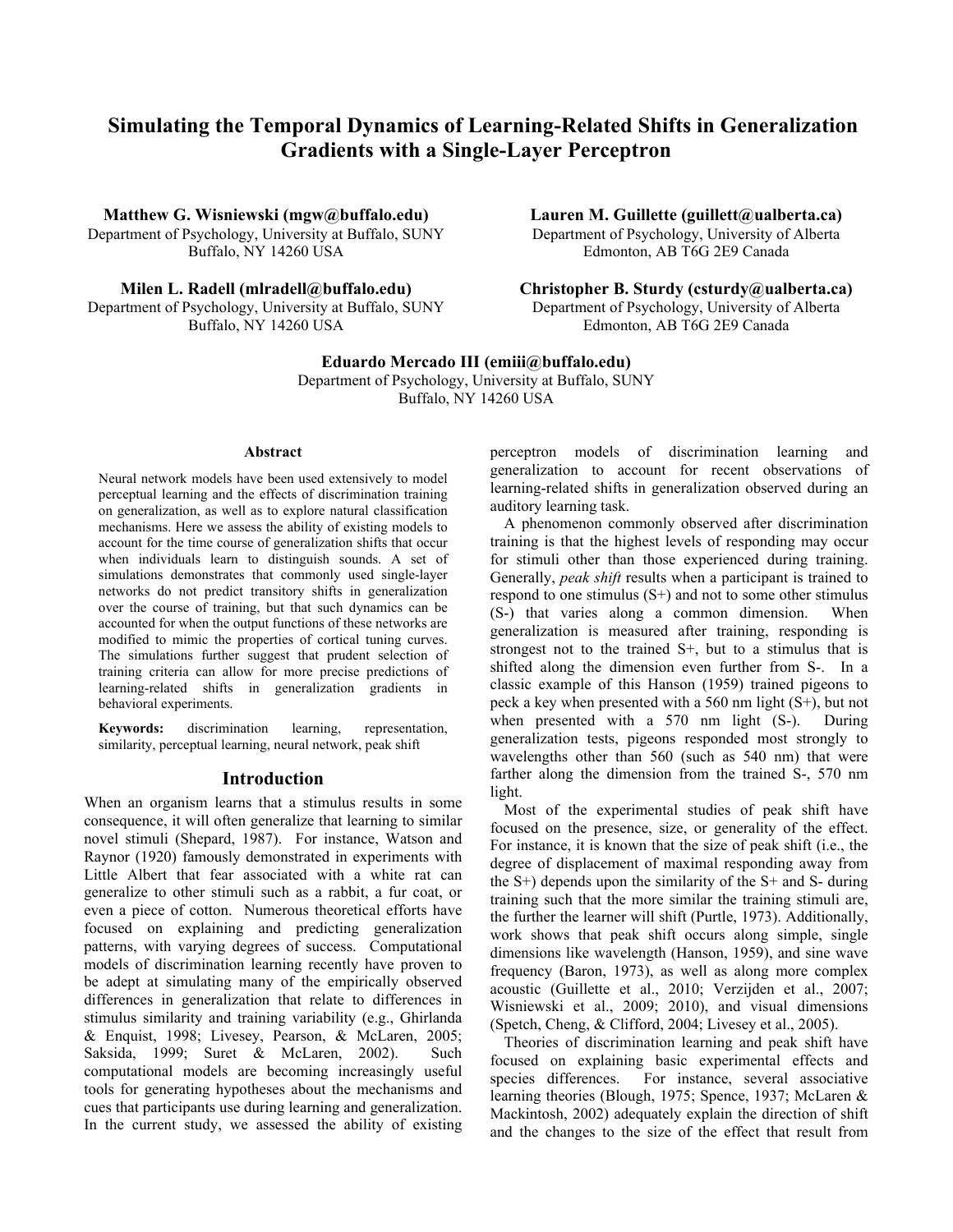variations in stimulus similarity. Other theories have posited that people learn rules during discrimination and that this is what causes peak shift in humans (Thomas, Mood, Morrison, & Wiertelak, 1991). Computational models have been used to test how well different theories explain peak shift and related generalization phenomena across species and conditions.

Although there has been much work exploring the basic predictions of current theories regarding peak shift, relatively few studies, experimental or theoretical, have looked at the dynamics of generalization over time. A few studies have shown that extinction can occur during testing, such that shifts in generalization dissipate as more nondifferentially reinforced testing trials are experienced (Cheng et al., 1997; Purtle, 1973). For instance, pigeons that exhibit a strong peak shift in the first block of testing show a reduction in the strength of that shift in the following test blocks (Cheng et al., 1997). Other studies have shown that in both humans (Wisniewski et al., 2009) and nonhumans (Moye & Thomas, 1982), peak shift is stable over time in that it lasts at least 24 hours postdiscrimination training. Very few studies, however, have looked at how the extent of training impacts peak shift.

Recent work suggests that peak shift can be a transitory effect related to differential amounts of discrimination learning. Wisniewski et al. (2010) trained humans for 60, 100, 140, 180, 220, or 260 trials on a task requiring the discrimination of two complex sounds that varied in the rate of periodic frequency modulation. Participants who were trained with the fewest trials (60 or 100) or the most trials (220 or 260) did not show a peak shift effect. However, participants who were trained with an intermediate number of trials (140 or 180) did exhibit peak shift. These results suggest that in at least some training conditions, peak shift may only occur at intermediate levels of learning.

The dynamics of generalization have been analyzed in past computer simulations of generalization. For example the shape of generalization gradients produced by connectionist networks shift from being Gaussian to exponential as more training iterations are experienced (Shepard, 1990; Staddon & Reid, 1990). However, to our knowledge, simulations investigating the dynamics of shifts in generalization gradients have not been closely analyzed.

The current study assessed whether existing connectionist approaches can capture the quadratic trend in peak shift that occurs over the course of auditory discrimination training in humans (Wisniewski et al., 2010). Toward this goal, variants of a previously developed perceptron model (Dawson, 2004; 2005) of auditory perception in chickadees that is known to exhibit peak shift effects (Guillette et al., 2010), were used to model human learning. The hypothesis was that the neural networks would show transitory peak-shifts in generalization, comparable to those seen previously in humans (Wisniewski et al., 2010). Given that this model was not originally developed to account for human discrimination, similarities between the simulations and experimental data would provide support for general learning mechanisms mediating the peak shift effect in humans (Ghirlanda & Enquist, 2006; Mercado, 2008; Spetch et al., 2004; Wisniewski et al., 2009), as opposed to rule-based mechanisms not used by non-humans (Thomas et al., 1991). Also, because past studies of generalization shifts have used different amounts of training (Bizo & McMahon, 2007; Baron, 1973; Derenne, 2010; Galizio, 1980; Lewis & Johnston, 1999; Newlin et al., 1979; Thomas, Mood, Morrison, & Wiertelak, 1991; Wisniewski et al., 2009; 2010), and because there can be large individual differences in improvements during training and generalization (Nicholson & Grey, 1972; Withagen & van Wermeskerken, 2009), we assessed how different criteria for ending training affected the variability of generalization gradients.

# **Methods**

Networks were single layer perceptrons with an input layer consisting of 54 units. Each unit in the input layer was connected to a single output unit. Either sigmoid or value output units were used (see Dawson, 2004; 2005). Sigmoid units are often used in connectionist models and have been used extensively to model generalization and peak shift (Dawson, 2004; 2005; Ghirlanda & Enquist, 1998; 2006; Guillette et al., 2010; Livesey et al., 2005, Suret & McLaren, 2002; Tanaka & Simon, 1996). Previous results, however, showed that using such units in discrimination training can yield gradients that are biased to one side of the generalization distribution, especially when networks are trained extensively (Tanaka & Simon, 1996). We also tested networks using value units. Value units use a Gaussian rather than a sigmoid activation function to convert the sum of the weighted values from each input unit into an output value that ranges between 0 and 1. Like a dose response curve, both very low and very high sums produce smaller outputs than intermediate sums. This allows units to become selective to a range of input values, as is seen in the receptive fields of many cortical neurons (e.g., Elhilali, Fritz, Chi, Shamma, 2007). In contrast, the sigmoid activation function is monotonic. Testing networks using units with different activation functions can thus yield insights into how stimuli are represented and/or what types of receptive fields are important in learning discriminations of complex sounds (Enquist & Ghirlanda, 2005). A detailed description of both the sigmoid and value unit types can be found in Dawson (2004). A 2 (output unit type) x 6 (training criteria) design was used to test how networks with different output unit types and levels of training performance would generalize. Five networks were trained per group.

# **Stimulus Representations**

Wisniewski et al. (2010) tested participants with a set of 8 repetition rates of frequency-modulated sweeps, rank ordered 1-8 (from slow to fast), with rank 5 used as the S+ and rank 4 used as the S-. Two additional sounds, that were not part of the generalization distribution, were used during pre-training. Here, we use overlapping patterns of Gaussian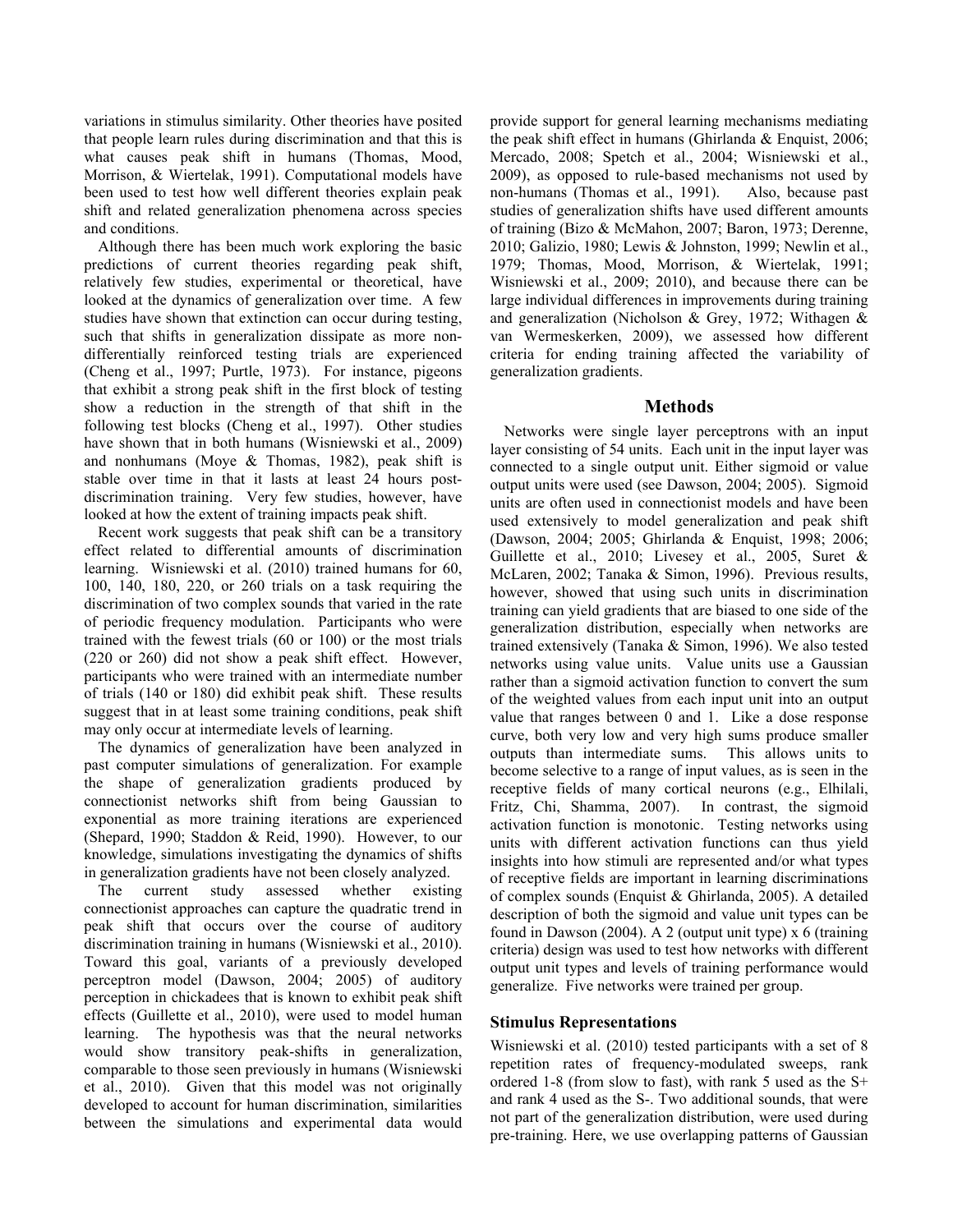shaped inputs to represent these stimuli. The inputs had a variance of 5 and a maximum value of 1. The inputs are distributed representations of time-varying sounds in which each input value can be viewed as a population of neurons with selectivity to a particular modulation rate (Gluck, 1992). Similar representations have been used previously in models of peak shift for stimuli that are complex in nature (Livesey et al., 2005; Suret & McLaren, 2002). The input stimulus sets used are shown in Figure 1.



Figure 1. Representations of stimuli used in a) pre-training; b) S+/S- discrimination and c) generalization testing. X-axes depict the unit in the input layer. Y-axes depict the activation in each unit for each pattern. The thicker solid line corresponds to the target stimulus, dotted lines are nontargets, thinner solid lines are novel stimuli.

#### **Training and Testing**

All networks were trained using the Rosenblatt learning algorithm (Dawson, 2004; 2005). Initial network weights were set at random between -0.1 and 0.1. Networks were pre-trained with the desired response to S+ as 1 and the response to stimuli displaced on either side of the generalization distribution as 0. Network pre-training continued until the sum of the squared error (SSE) for the single output unit was less than 0.05. SSE provided a measure of the difference between the model's output and the desired output. The pre-training procedure was analogous to pre-training used previously in experimental studies (Spetch et al., 2004; Wisniewski et al., 2009; 2010) and served mainly to initialize the perceptron (Fernández-Redondo & Hernández-Espinosa, 2001; Li, Alnuweiri, & Wu, 1993). This initialization enabled the networks to perform the S+/S- discrimination at levels above chance early in training, as is seen experimentally, rather than starting from a completely naïve state.

After pre-training, all networks were given S+/Sdiscrimination training. The desired output for networks was set at 1 for the S+ and 0 for the S-. In order to compare each model's generalization after different levels of training experience, we trained groups of networks to 6 different criteria that were defined by (SSE) in the output unit. The 6 criteria were SSEs of 0.4, 0.3, 0.2, 0.1, 0.05, and 0.02. Network training was stopped after the respective SSE level was reached. SSE was used instead of the number of training trials because networks with different unit types learn at different rates (Dawson, 2004; 2005), and we wanted to make sure that networks in different unit conditions reached similar levels of performance on the S+/S- discrimination.

After training, generalization was assessed by presenting networks with the S+, the S-, and 6 novel stimuli with no feedback. The output unit's activations to presentations of test stimuli in each group of networks are reported. Since the quadratic trend in shift over the course of learning has not been modeled before, our main focus was on examining how the performance of different models qualitatively fit the data. The behavioral results from Wisniewski et al. (2010) are shown in Figure 2.



Figure 2. The generalization gradients reported by Wisniewski et al. (2010) for groups of participants trained for different amounts of trials. The y-axis depicts the proportion of times participants indicated a stimulus was the S+. The x-axis shows each stimulus in the generalization distribution. Solid vertical line is the S+; dashed line is the trained S-.

#### **Results**

The mean generalization gradients for networks in each group are shown in Figure 3.

*Sigmoid Output Units:* Perceptrons with sigmoid units showed an increase in shift as SSE decreased on the S+/Sdiscrimination. The peak activation of the output unit shifted away from the S+, even in the most extensively trained group of networks.

*Value Output Units:* Conversely, the single layer perceptrons made up of value units that were trained to an SSE of 0.05 and 0.02 were most strongly activated by the S+. Value unit networks that were trained to the criterions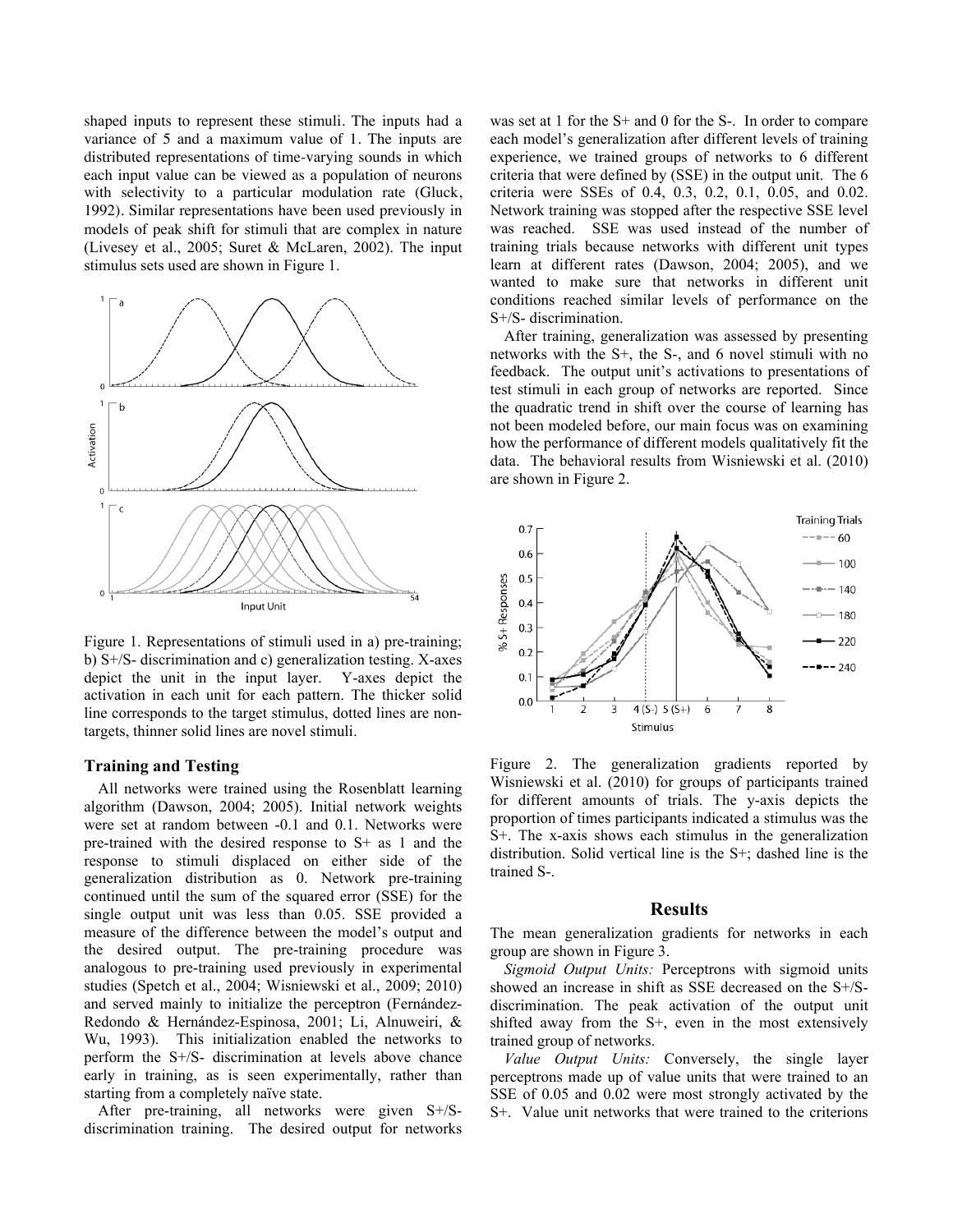of 0.2 and 0.10 SSE showed shifts in peak activation to stimulus 6.



Figure 3. Shown are (top) the generalization gradients for sigmoid unit networks, and (bottom) gradients for networks trained with value units. Solid vertical line is the S+; dashed line is the trained S-.

### **Training to criteria based on number of trials vs. performance levels**

Many studies of generalization and peak shift involve training participants for a specific number of trials (Bizo & McMahon, 2007; Baron, 1973; Galizio, 1980; Lewis & Johnston, 1999; Newlin et al., 1979; Thomas et al., 1991), rather than to specific discrimination performance criteria. Recent experimental data (Wisniewski et al., 2010) and the simulations presented here, however, showed that generalization differs strongly and nonlinearly with changes in discrimination performance. Therefore, training to a specific trial criterion may lead to more variability between participants in generalization than training to a performance criterion. To examine this possibility, single layer networks of value units were trained to the 6 criteria levels, rankordered from lowest to highest, and defined by the previously used SSEs or for a pre-specified number of training trials (10, 160, 320, 640, 1280, or 2560 trials). Learning rates of 0.01, 0.02, 0.04, and 0.08 were used to simulate individual differences in learning capacity. Three networks were trained per learning rate and per criterion level defined by SSE or number of training trials. The standard deviation of generalization gradient means was higher for networks that were trained for a specified number of trials than for networks that were trained to criterion levels 1-4. Criterion levels 5 and 6 showed similar standard deviations for networks trained to a criterion defined by SSE and number of trials.

#### **Discussion**

The current simulations demonstrate that perceptron models of discrimination learning can replicate the quadratic trend for shifts in generalization gradients reported by Wisniewski et al. (2010), in which a peak shift effect emerges and then dissipates during the course of learning. However, networks constructed with a sigmoid output unit were not successful in capturing this trend. Sigmoid units have been popular in previous perceptron models of peak shift, which is understandable given that they predict peak shift and are consistent with theories of how stimulus characteristics are associatively reweighted after learning (more informative characteristics gain more weight) (Ghirlanda & Enquist, 1998; 2006; Livesey et al., 2005; Suret & McLaren, 2002; Tanaka & Simon, 1996). Here, however, they appear to result in stronger shifts with greater learning on the S+/Sdiscrimination. In contrast, networks trained with value units qualitatively replicated the quadratic trend in gradient shifts. Shifts in gradients only occurred after intermediate levels of performance were reached on the S+/Sdiscrimination. Discrimination performance on the S+/Sdiscrimination that was too poor, or too good, led to little or no shift in the generalization gradients of networks. Because the value, but not sigmoid units were successful in capturing the quadratic trend in generalization with perceptrons, it could be the case that, during learning, elements of a stimulus are not always reweighted in the manner proposed by previous theory. A connectionist architecture more complicated than a single-layer perceptron may be capable of simulating the behavioral data using only sigmoid units, but previously proposed perceptron models are not.

Value units may have been better for simulating the empirical results of Wisniewski et al. (2010) for a couple of reasons. First, the receptive fields of many neurons in cortex that code for the features of sound selectively respond to specific features of an input with response decreasing to properties that are dissimilar to those features (e.g., Elhilali et al., 2007; Linden et al., 2003). It could be that Gaussian activation functions simulate these types of receptive fields and that these receptive fields are important for discrimination training. Second, Wisniewski et al. (2010), and many others studying generalization (Baron, 1973; Bizo & McMahon, 2007; Lewis & Johnston, 1999; Spetch et al. 2004; Thomas et al., 1991; Wisniewski et al., 2009), used a task for which participants were told to make a response only to the trained stimulus and nothing else. In single-layer perceptron models Gaussian activation functions may be best for modeling types of tasks for which responses should be withheld in the presence of stimuli that are different from the trained stimulus in both directions on the dimension. In contrast, sigmoid functions may be best at modeling tasks for which participants are instructed to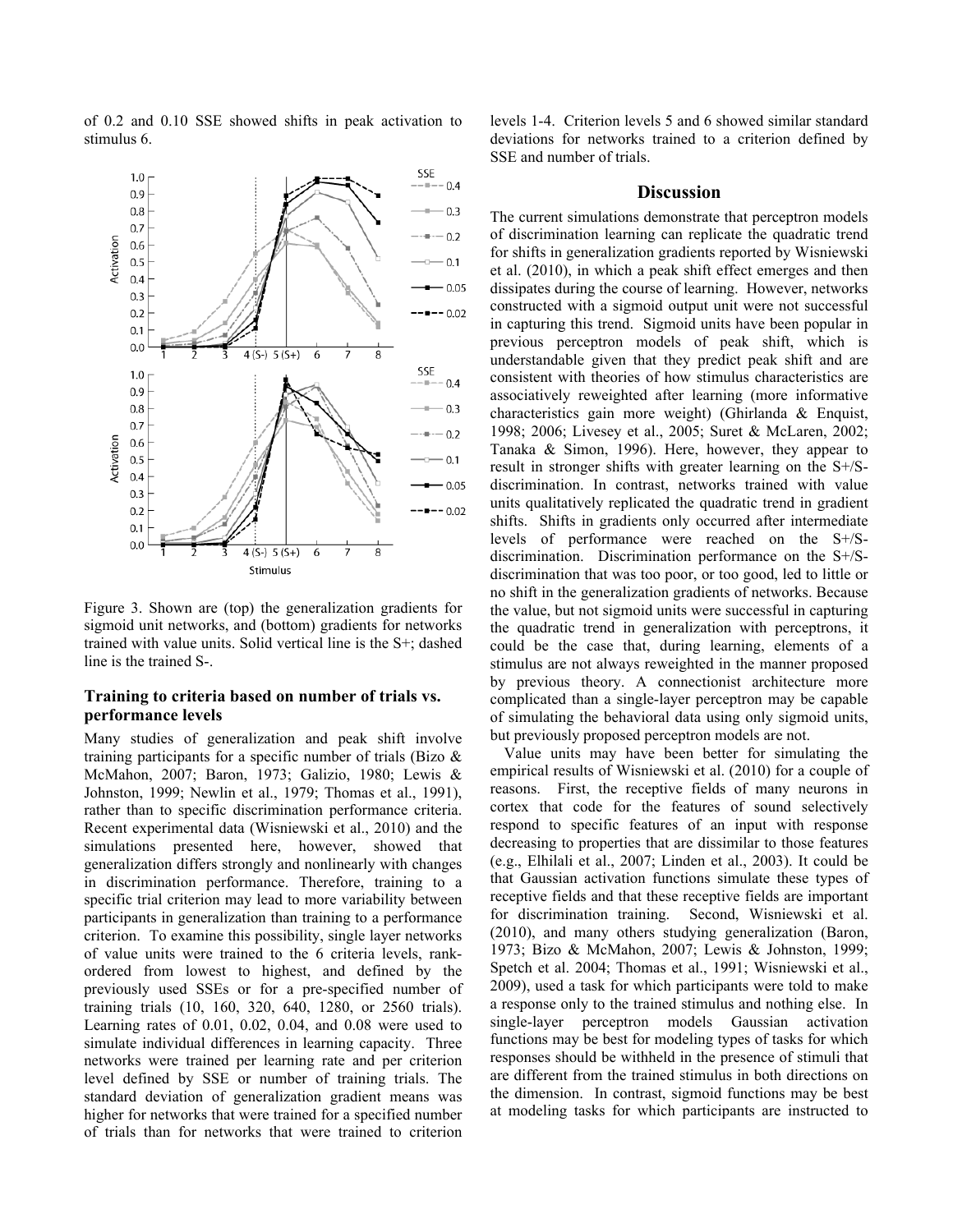generalize responses to novel stimuli as done in studies of the caricature effect (Tanaka & Simon, 1996).

We also found that generalization was more variable when networks were trained to a criterion based on the number of training trials than to a criterion based on discrimination performance. This finding suggests that when investigating trajectories of changes in generalization, the method of training for a certain number of trials (Bizo & McMahon, 2007; Baron, 1973; Derenne, 2010; Galizio, 1980; Lewis & Johnston, 1999; Newlin et al., 1979; Thomas et al., 1991; Wisniewski et al., 2009; 2010) may be less effective than training to a performance criterion (Spetch et al., 2004; Thomas, Svinicki, & Vogt, 1973; Wills & Mackintosh, 1998). In addition, there are large individual differences in how participants generalize (Landau, 1968; Guttman & Kalish, 1956; Nicholson & Gray, 1972). Some of the previously reported differences in generalization may stem from participants not reaching similar levels of performance.

Finally, the fact that we were able to simulate the temporal dynamics of human generalization with a model that can model songbird perceptual discriminations of naturally occurring stimuli strongly suggests that there are similar mechanisms for human and nonhuman generalization and learning (Ghirlanda & Enquist, 2006; Mercado, 2008; Spetch et al., 2004; Wisniewski et al., 2009). Some have argued that different mechanisms account for the peak shift effect in humans versus nonhumans (Bizo & McMahon, 2007; Thomas et al., 1991), whereas others have challenged this idea (Ghirlanda & Enquist, 2006; Livesey et al., 2005; Spetch et al., 2004; Suret & McLaren, 2002; Wisniewski et al., 2009). The fact that simple perceptron models can adequately model learning and generalization across species is consistent with the involvement of common underlying mechanisms.

In conclusion, the simulations presented here suggest that: 1) it is important to consider how stimuli are neurally coded as well as task design when simulating behavioral data from discrimination learning experiments; 2) equalizing subjects/participants on performance leads to less variable generalization than equalizing trial numbers; and 3) common learning mechanisms, shared between human and nonhuman species, likely mediate the peak shift effect.

## **Acknowledgments**

This work was supported in part by NSF grant #SBE 0542013 to the Temporal Dynamics of Learning Center, an NSF Science of Learning Center. LMG is supported by an Izaak Walton Killam Memorial Scholarship at the University of Alberta. CBS was supported by a Natural Sciences and Engineering Research Council of Canada (NSERC) Discovery Grant, an Alberta Ingenuity Fund (AIF) New Faculty Grant, a Canada Foundation for Innovation (CFI) New Opportunities Grant along with startup funding and CFI partner funding from the University of Alberta, Edmonton, Alberta, Canada.

### **References**

- Baron, A. (1973). Postdiscrimination gradients of human subjects on a tone continuum. *Journal of Experimental Psychology,* 101(2), 337-342.
- Bizo, L. A., & McMahon, C. V. (2007). Temporal generalization and peak shift in humans. *Learning & Behavior,* 35(2), 123-130.
- Blough, D. S. (1975). Steady state data and a quantitative model of operant generalization and discrimination. Journal of Experimental Psychology: *Animal Behavior Processes*, 1(1), 3-21.
- Cheng, K., Spetch, M. L., & Johnston, M. (1997). Spatial peak shift and generalization in pigeons. *Journal of Experimental Psychology: Animal Behavior Processes*, 23(4), 469-481.
- Dawson, M. R. W. (2004). *Minds and Machines: Connectionism and Psychological Modeling.* Malden, MA: Blackwell Publishing.
- Dawson, M. R. W. (2005). *Connectionism: A Hands-On Approach.* Malden, MA: Blackwell Publishing.
- Derenne, A. (2010). Shifts in postdiscrimination gradients within a stimulus dimension based on bilateral facial symmetry. *Journal of the Experimental Analysis of Behavior, 93,* 485-494.
- Elhilali, M., Fritz, J. B., Chi, T., Shamma, S. A. (2007). Auditory cortical receptive fields: Stable entities with plastic abilities. *Journal of Neuroscience*, 27(39), 10372- 10382.
- Enquist, M., & Ghirlanda, S. (2005). *Neural Networks and Animal Behavior*. Princeton, NJ. Princeton University Press.
- Fernández-Redondo, M., & Hernández-Espinosa, C. (2001). Weight initialization methods for multilayer feedfoward. *ESANN'2001 proceedings - European Symposium on Artificial Neural Networks* (pp. 119-124) Bruges, Belgium.
- Galizio, M. (1980). Conditional gradient displacements: The effects of conditional discrimination training on human auditory frequency generalization. *Journal of Experimental Psychology: Human Learning and Memory*, 6(6), 766-777.
- Ghirlanda, S., & Enquist, M. (1998). Artificial neural networks as models of stimulus control. *Animal Behaviour,* 56, 1383-1389.
- Ghirlanda, S., & Enquist, M. (2006). How training and testing histories affect generalization: a test of simple neural networks. *Philosophical Transactions of the Royal Society B,* B362, 449–454.
- Gluck, M. A., (1992). Stimulus sampling and distributed representations in adaptive network theories of learning. In A. Healy, S. Kosslyn, & R. Shiffrin (Editors), *From Learning Theory to Connectionist Theory: Essays in Honor of William K. Estes* (pp. 169-199). New Jersey: Lawrence Erlbaum Associates.
- Guillette, L. M., Farrell, T. M., Hoeschele, M, Nickerson, C. M., Dawson, M. R. W., & Sturdy, C. B. (2010). Mechanisms of call note-type perception in black-capped